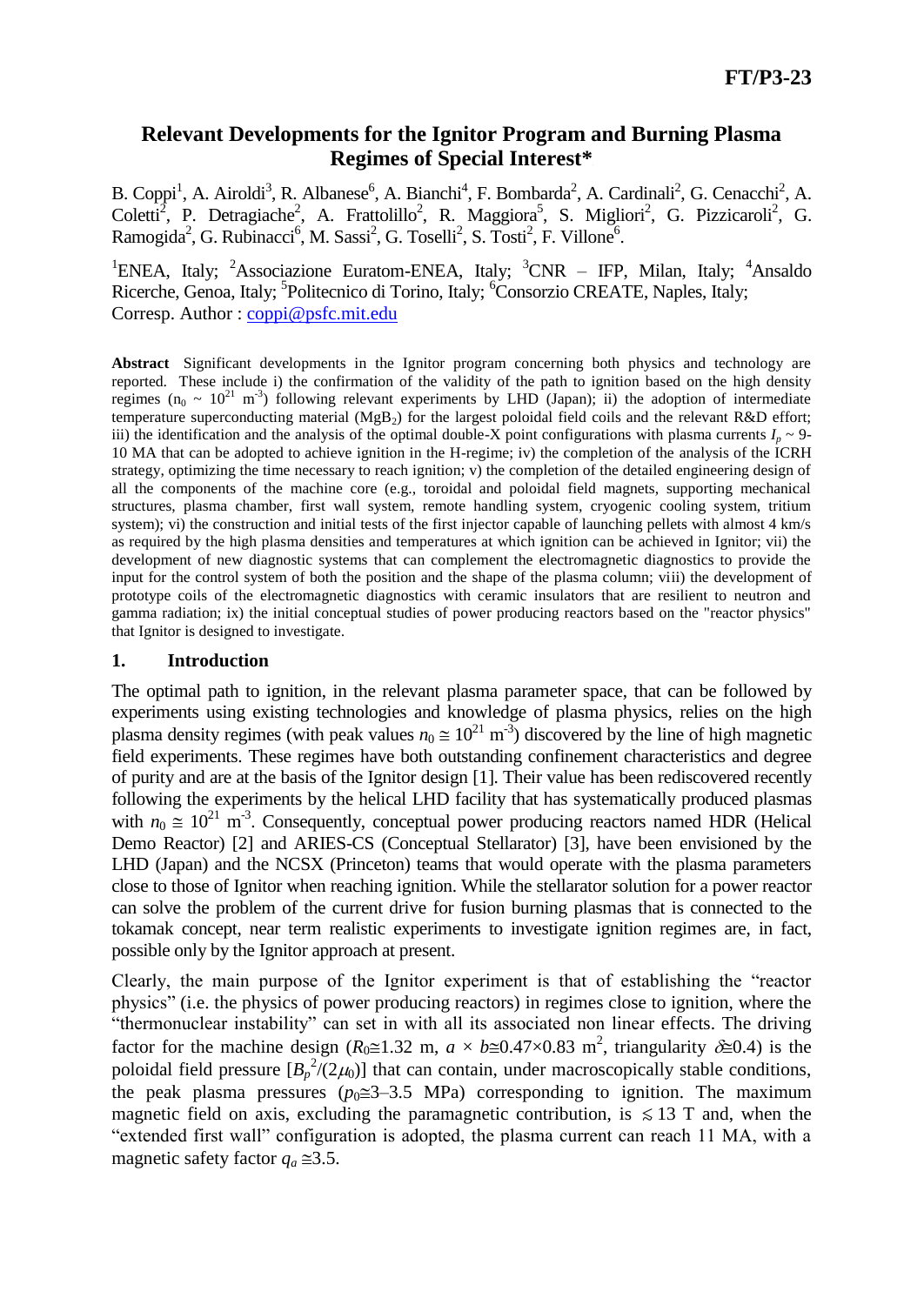#### **2. Intermediate Temperature Superconducting Coils**

One of the most significant development of the Ignitor design is the adoption of a recently developed superconducting material, magnesium diboride, for the largest poloidal field coils, having a diameter of about 5 m and producing a vertical field component of about 4 T, that operate at about 15 K and, like all other magnets of Ignitor, is cooled by He gas. The adoption of normal superconductors for the external coils that operate at relatively low magnetic fields has been considered in the past but was not pursued as it would have required a separate liquid-He cryogenic system, given that the cooling system chosen for the optimal operation of the high field coils for which Copper is the best option, uses gas-He at 30 K. Another attractive feature of  $MgB_2$  is that it lends itself to be developed for magnets capable of reaching high fields and it opens new perspectives for the design of new kinds of fusion burning devices. Therefore a collaboration has been undertaken with the industrial Columbus group (Genoa) for the design and construction of the vertical field coils, given the expertise that the group has acquired in the construction of  $MgB<sub>2</sub>$  magnets with considerable dimensions as well as of normal superconducting magnets such as those for Tore Supra. At the same time a broader collaboration with material science laboratories (including Edison, INFM, Frascati and Cambridge University) to pursue further fusion relevant developments is being initiated.

#### **3. Double X-point Configurations**

In order to investigate H-regimes under fusion burn conditions and close to ignition, a series of double X-point configurations have been analyzed and a pair of optimal configurations has been identified. One of this adopts the highest toroidal field on axis ( $B_T \approx 13$  T) and a toroidal current of 9 MA when the X-points lay on the outer surface of the plasma chamber but still relatively close to the edge of the plasma column. The relevant magnetic safety



*FIG.1 H-mode ignition with and without RF heating, in the absence of sawtooth activity.*

plasma have been considered. The H-regime is modeled by a global reduction of the thermal transport coefficient used for the L-regime. When no sawtooth activity is included in the simulation, ignition conditions and plasma parameters that are similar to those expected for the 11 MA scenarios with the extended first wall configuration are attained. A quasistationary condition can be obtained when a process for the re-distribution of temperature/pressure profiles, such as sawteeth, is included in the analysis.

factors are in the range  $3.45 \leq q_{95} \leq 4$ . Transport analyses using the JETTO code have been carried out [4]. The consistency of the current density evolution for the required magnetic configurations with their macroscopic stability, and the possibility of accessing the high confinement (H-mode) regime have been verified. The H-mode threshold power has been estimated on the basis of the most recent multimachines scalings and found to be consistent with the available total heating power that includes the Ion Cyclotron Frequency, the Ohmic and the α-particle heating. For the last numerical simulations about 2 MW of ICRH power absorbed by the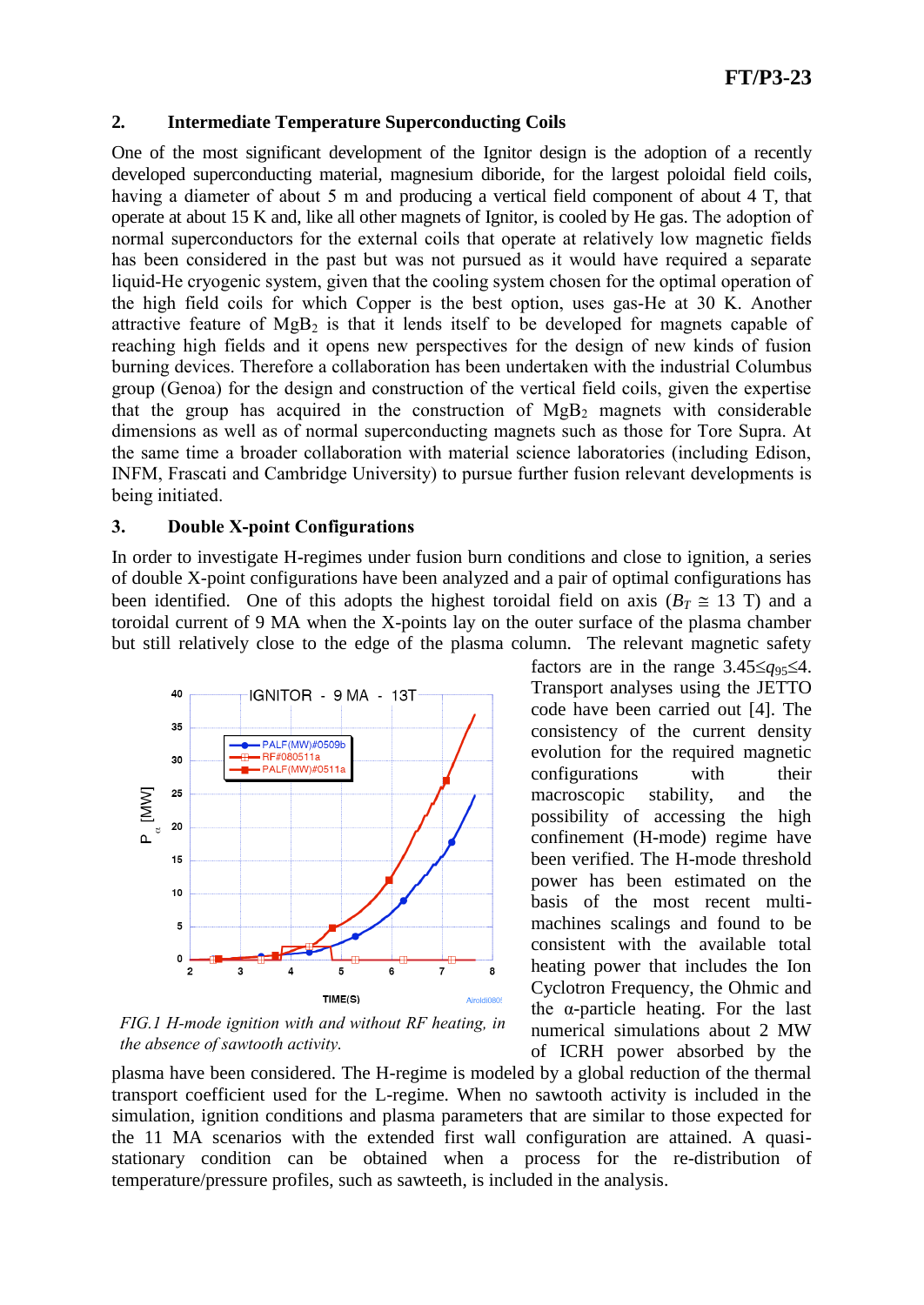The performance of Ignitor in the H regime has been analyzed also using a 0-D power balance code, assuming the energy confinement time to scale as  $IPB98(y,2)$  and adopting different scaling expressions for  $P_{LH}$ , the power threshold required to access the H regime. We find that the P<sub>LH</sub>-scaling significantly affects the operating range and that recently proposed scalings [5] lead to more attractive regimes, as the required power may then be reduced considerably (by at least 30%). For moderately peaked pressure profiles (*p*0/<*p*> = 2.9) and rather broad density profiles  $(n_0 \ll n) = 1.25$ , the operating space for a fusion gain parameter  $Q=10$  is relatively ample. Improved performance  $(Q > 50)$  is possible when more peaked density profiles are considered, with peaking factors  $n_0$ /< $n$  = 1.60 in agreement with that resulting from the scaling proposed in Ref. [6].

#### **4. Modelling of ICRF heated plasmas**

As a complement to the transport analyses, the pertinent physics of the ICRH has been analyzed for all the operating scenarios of interest. For the Ignitor experiment, in fact, heating by means of Ion Cyclotron Resonant waves (ICRH) is planned to be used as a tool to control the plasma temperature, in particular to accelerate the achievement of ignition in the extended first wall configuration, and to facilitate the H-mode transition in the double X-point plasma configuration ( $B_T = 9$  T,  $I_p = 6$  MA). The analysis of the ICRH absorption is given by a numerical solution of the full wave equation in 2D geometry in the magnetic flux coordinate system coupled with a 2D (in velocity space) Fokker-Planck solver. The power deposition profiles on ions and electrons are obtained and used as input data for the transport analysis. In particular, wave equation calculations show that a small fraction of  ${}^{3}$ He (1-2%) improves the wave absorption on ions near the center of the plasma column, while a substantial fraction of the coupled power, given the  $n_{\parallel}$ -spectrum radiated by the antenna, is deposited on the electrons in a broad radial interval of the plasma column. Moreover, the transport analysis, , has demonstrated that a small amount of power (few MW) has a considerable effect on easing the attainment of the main objectives of the Ignitor experiment. In particular, in the "ignition reference scenario" ( $B_T = 13$  T,  $I_p = 11$  MA), the ICRH power is delivered power essentially for two purposes. The first one is to assist and accelerate the ignition that, with Ohmic



*FIG. 2 Power deposition profile (in W/cm<sup>3</sup> ) on the deuterium thermal ions after collisional transfer (from energetic <sup>3</sup>He minority to D) for*  $B_T = 11$  *T (black line), 12 T(blue line), and 13 T (red line) in a Deuterium(50%)-Tritium(50%) plasma mixture.*

heating only, a nominal 50% D-T plasma mixture with the same spatial profiles and  $Z_{\text{eff}}$  < 1.5, should happen at the end of the current ramp. In practice, an unbalanced fraction of tritium and deuterium and or different spatial profiles, the presence of an impurity content producing a value of  $Z_{\text{eff}}$  greater than 1.5, may be delayed. In this case the ICRH would be injected during the field ramp-up and the pulse duration should last over the flattop time. The second purpose concerns essentially the possibility to control the thermonuclear instability, which develops after reaching ignition conditions. In this case the fusion power tends to diverge and reache values that are unsustainable for the machine structure. A possible way to control the thermonuclear instability is to operate at sub-ignited conditions, using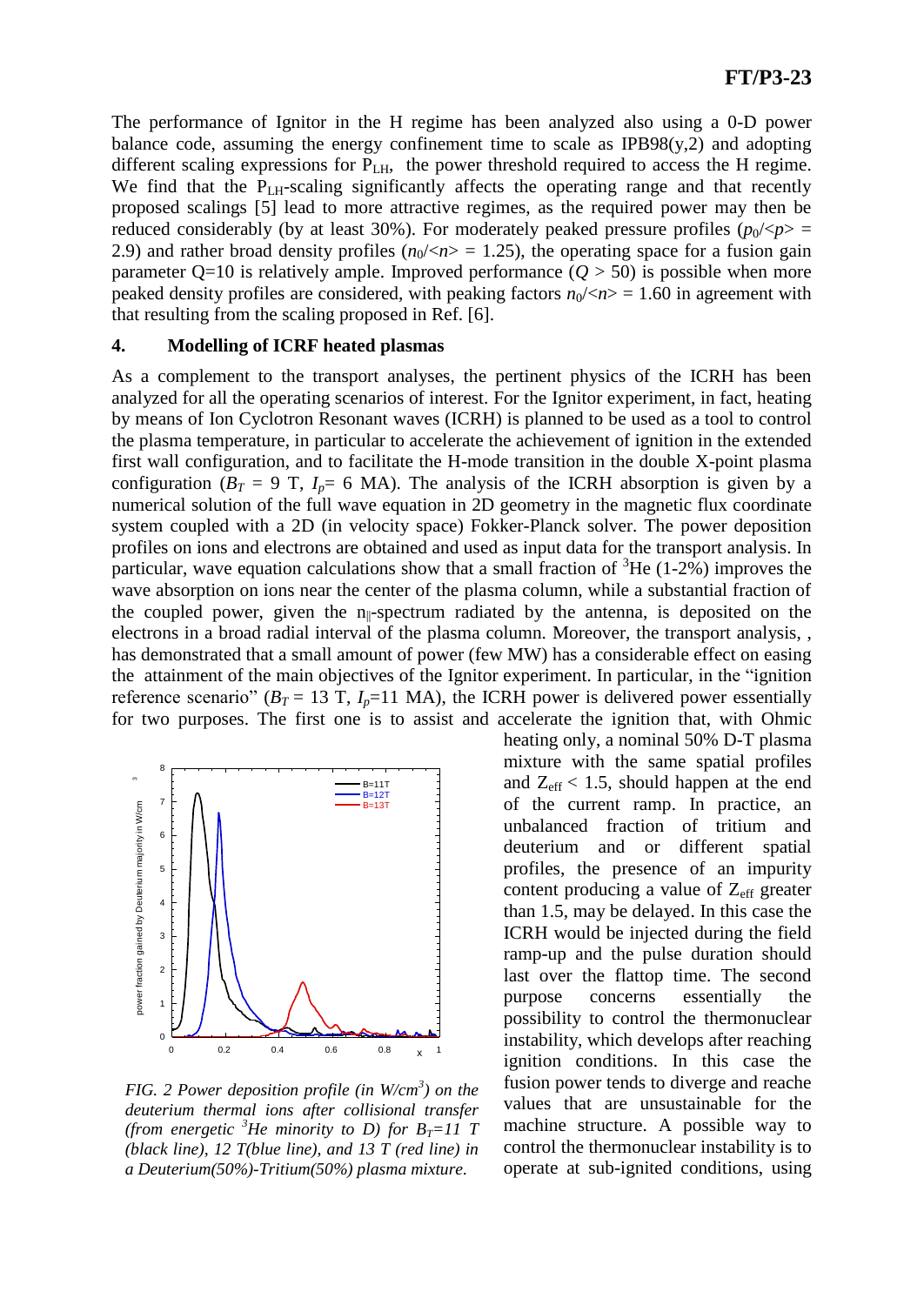the ion cyclotron heating to boost the temperature in order to reach plasma burn conditions with  $K_f$  (i.e. the ratio of the  $\alpha$ -heating power to the rate of energy loss from the plasma) close to unity. Reducing fuelling when the averaged electron temperature exceeds an appropriate value can re-establish the sub-ignited conditions. The best frequency to operate in the "ignited scenario" where the magnetic field is ramping-up is *f*=115 MHz when the ICRH power is applied at  $t_{\text{ICRH}}$ >3sec, corresponding to magnetic fields >11 T. For timing less than <3 sec and fields < 11 T, a good choice of frequency could be *f*=95 MHz. Fig. 2 shows the power deposition profile (in  $W/cm<sup>3</sup>$ ) as a function of the radial normalized coordinate *x* when the magnetic field is ramping-up from 11 to 13 Tesla at a fixed frequency *f*=115 MHz, and a power level of about 5 MW. The plasma composition is Deuterium (50%), Tritium (50%) and a small fraction of <sup>3</sup>He (<2%). The density and temperature increases from about  $5 \times 10^{20} m^{-3}$ increases the resonance layer moves toward the periphery. The power absorbed by the  ${}^{3}$ He to  $9 \times 10^{20}$   $m^{-3}$ , and from 4 to 6 keV respectively. It is possible to recognize the first harmonic of <sup>3</sup>He and the second harmonic of tritium resonating at the same location, and when the field (minority heating) is redistributed on the collisional time scale essentially among the deuterium and tritium bulk ions. As a consequence the plasma temperature increases accelerating the attainment of ignition.

## **5. Advanced Diagnostics Systems and Plasma Control**

The Ignitor program has included a significant effort for the development of new diagnostics and essential auxiliary systems for the thermonuclear plasmas that the machine is expected to produce. For example, an advanced neutron spectrometer employing a detector proposed by H. Enge at M.I.T. was initially designed for Ignitor and later constructed and operated for the JET facility. Since the experiment will produce, in high performance discharges, a neutron flux at the first wall that is comparable to that expected in future power producing reactors, some diagnostics, such as the electromagnetic coils, are expected to suffer an appreciable, although reversible, degradation that can cause the measurement of some fundamental plasma parameters, such as current and position, to become problematic. At the same time, the integrated fluence at the first wall and on most other machine component is modest, and long term radiation damage is not an immediate concern.

The issue of RIC (Radiation Induced Conductivity) and of other similar effects is being addressed with an R&D program aimed at the development of electromagnetic diagnostics with higher damage threshold. At the same time, supplementary methods for plasma position measurements are explored to provide an appropriate degree of redundancy [7]. One of these is based on the diffraction and detection of soft X-ray radiation emitted near the top or bottom of the plasma column, where the distance of the LCMS from the wall is only few millimeters and gradients in the X-ray emission are more prominent. For the purpose of real-time plasma control, the system should provide an output signal to the control system without additional inputs from other diagnostics, and needs to be sufficiently fast. Therefore a crucial component of the system is the detector. Despite tremendous progress in solid state detectors technology, extremely fast read-outs are still more readily achievable with Gas Electron Multiplier devices. In particular, the new GEM detectors, developed at CERN and already tested on fusion devices [8] provide an optimal combination of design flexibility, high counting rates (>1 MHz) and low sensitivity to background radiation. The initial studies were aimed at assessing the possibility of monitoring the vertical position of the plasma column, since VDE's are the main concern for the integrity of machines with elongated plasmas, and to develop a strategy for interfacing this different type of signal with the control system.

The vertical position and shape controller for Ignitor [9] has been designed on the basis of the CREATE\_L linearized plasma response model [10], which assumes an axisymmetric system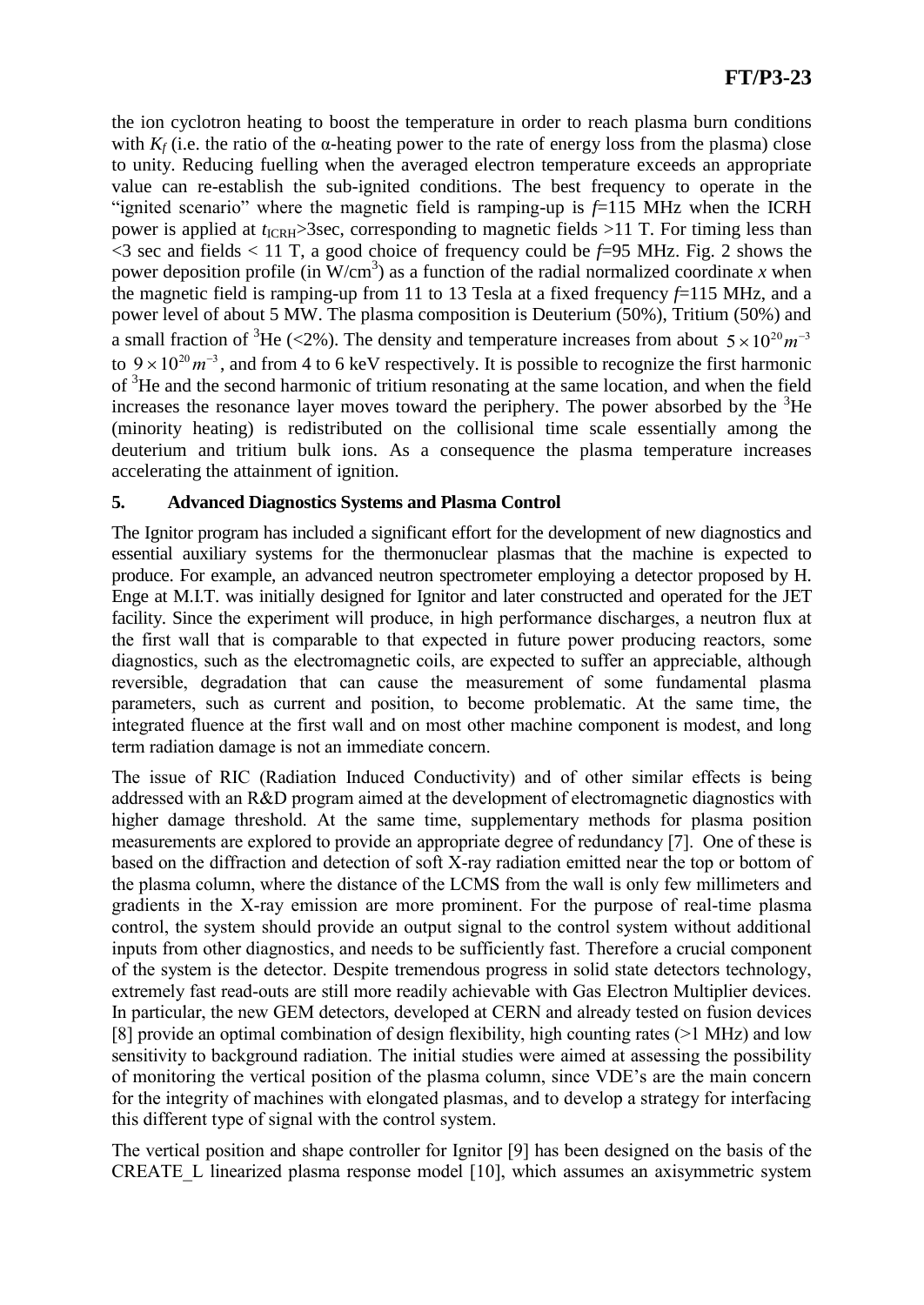and describes the electromagnetic interaction of the plasma with the surrounding structures by a small number of global parameters (i.e.,  $\beta_{pol}$ ,  $l_i$ ,  $I_p$ ). In particular, the vertical stabilization



*FIG. 3. Time behavior of the vertical position*

system has been designed assuming that the vertical plasma centroid position can be estimated by a suitable linear combination of the available magnetic measurements. A possible partial failure of these magnetic diagnostics has already been taken into account, showing a good resilience to such events. To take the new diagnostics into account, we make the assumption that the vertical position measurement provided by the spectrometer can be obtained from the real position of the centroid after application of a sampleand-hold (holding time *tH*) and a quantizer (quantization level  $z<sub>O</sub>$ ). Also a gaussian multiplicative noise with mean 1 and standard deviation 5% has been

considered. Here,  $t$ <sup>*H*</sup> can be an estimation of the time needed to get a measurement and  $z$ <sup>*Q*</sup> of the minimum vertical position variation that can be detected. Fig. 3 shows the simulated time behavior of the vertical position after an initial displacement of 5 mm along the unstable eigenmode, due to a perturbation. The reference flat-top 11 MA configuration has been considered. Here, we assume  $t_H$ =1 ms and  $z_O$  =2.5mm; evidently, with such parameters the system can be stabilized. A sensitivity analysis shows that with the same quantization level, the system tolerates measurement times up to 2.5 ms, while larger values of  $z<sub>O</sub>$  would require a faster measurement system.

### **6. The Fast Ignitor Pellet Injector (IPI)**

The process of achieving ignition conditions requires the plasma density rise to be properly controlled. With particular reference to the ideal ignition conditions, for reasonable density and temperature profiles, ignition corresponds to peak temperatures  $T_{e0} \approx 6$  keV. For this reason, a pellet injector program has always been included in the Ignitor design, for the purpose of controlling both the central density and the density profile evolution. ENEA and ORNL are collaborating on the construction of a fast pellet injector [11, 12] for the Ignitor



*Fig. 4 The IPI gas removal system at ORNL*

experiment, featuring two innovative concepts: (i) the proper shaping of the propellant pressure pulse to improve pellet acceleration, and (ii) the use of fast closing  $\left($  < 10 ms) valves to drastically reduce the expansion volumes of the propellant gas removal system (Fig. 4).

The Ignitor Pellet Injector (IPI) consists of two independent sub-systems, built by ENEA and ORNL separately. The ORNL sub-system includes the cryostat and pellet diagnostics, with related control and data acquisition system. New light gates, microwave cavity mass detector and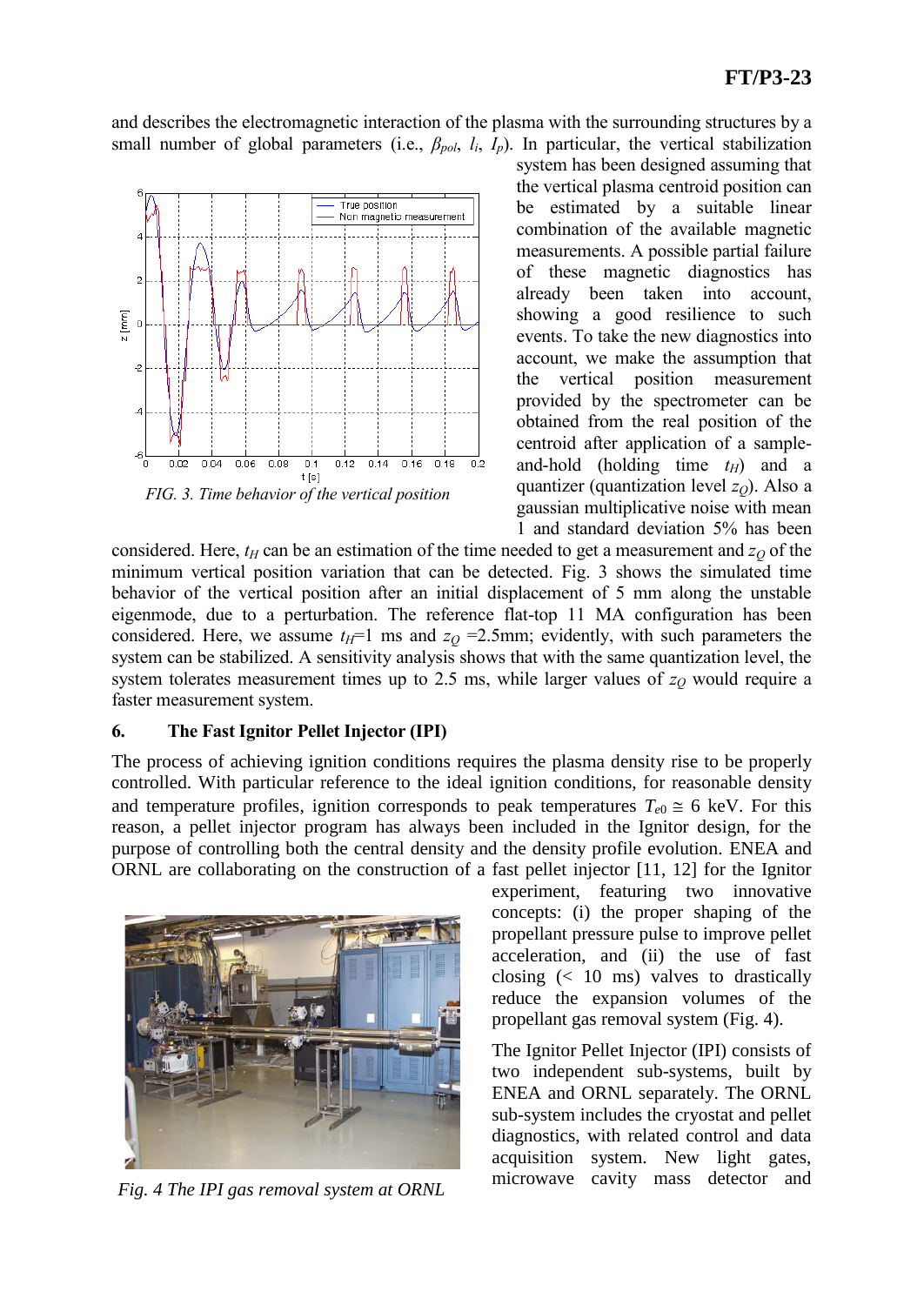control software have been developed specifically for this application. The ENEA subsystem, including four independent two-stage gun and pulse shaping valve, the (patent pending) gas removal system, and the associated controls and diagnostics, has been thoroughly characterized at CRIOTEC. In particular it was shown that the pressure rise in the downstream expansion volume could be completely cut-off by reducing to 1.6 ms the delay

(relative to the pressure pulse time) with which the fast gate valve starts to close. Such a delay allows pellets traveling at speeds of 2 km/s or more to safely cross the gate, which is placed about 3 m downstream of the gun muzzle. The ENEA sub-system has been finally shipped to Oak Ridge, to be coupled with the ORNL facility for joint experiments. A preliminary short experimental campaign was jointly carried out. Testing of  $D_2$  pellet formation and launch with all four barrels, using ORNL single-stage propellant valves was completed and a preliminary attempt to couple the two sub-systems, with the



*FIG.. 5 Time traces of a pellet at 2 km/s*

secondary aim of testing their information exchange protocol, has led to excellent results, and pellet speeds around 2 km/s were readily achieved. A new campaign is planned to start soon.

## **7. Mechanical Design, Structural Analysis, and Tritium System**

The ANSALDO industrial contribution to the Ignitor project has included the detailed mechanical design and structural analysis of all the main components of the machine core, the so-called Load Assembly. The machine Central Post, the Central Solenoid, the Shape and Equilibrium coils, the Vacuum Vessel and First Wall system, the surrounding mechanical structures, the Vacuum Cryostat and the supported Polyethylene Boron composite sheets for neutron shielding have been structurally analysed and mechanically verified to confirm that they can withstand with a proper margin both the normal and off-normal operating loads. In particular, the maximum current scenario at 11MA/13T, the reduced scenarios at 6MA/9T and 7MA/9T, and the Vacuum Vessel and First Wall baking operations have been considered. More recently, the structural analysis of the Load Assembly has been extended to the scenarios with double X-points configurations for the H regimes, with the maximum toroidal field on axis but a reduced plasma current of 9 MA in one case and 10 MA in the other, depending on the position of the X-points relative to the plasma chamber and first wall. Preliminary results of this analysis, still underway, for the case at 9 MA/13 T, show the feasibility of this scenario from the structural point of view. In fact, compared to the most advanced operating scenario, a better torsional stability of the machine, essential to resist the out-of-plane loads on the toroidal magnets, is assured due to the lower centrifugal forces coming from the central solenoid coils. Similar analyses with in-plane and out-of-plane loads will be soon performed also for these two new scenarios. These, together with the activity concerning the mechanical integration of the ICRH system inside the vacuum vessel equatorial ports will complete the detailed design of the machine core.

In parallel to the mechanical design activity, 3D/2D drawings of each individual component have been produced using the Dassault Systems CATIA V software. Once their design was assessed and accepted by ENEA, they have been all assembled in a single 3D CATIA model of the Load Assembly (Fig. 6). The assembly sequences of the components can be verified by using the 3D model just mentioned, pointing out mechanical clearances/inconsistencies at the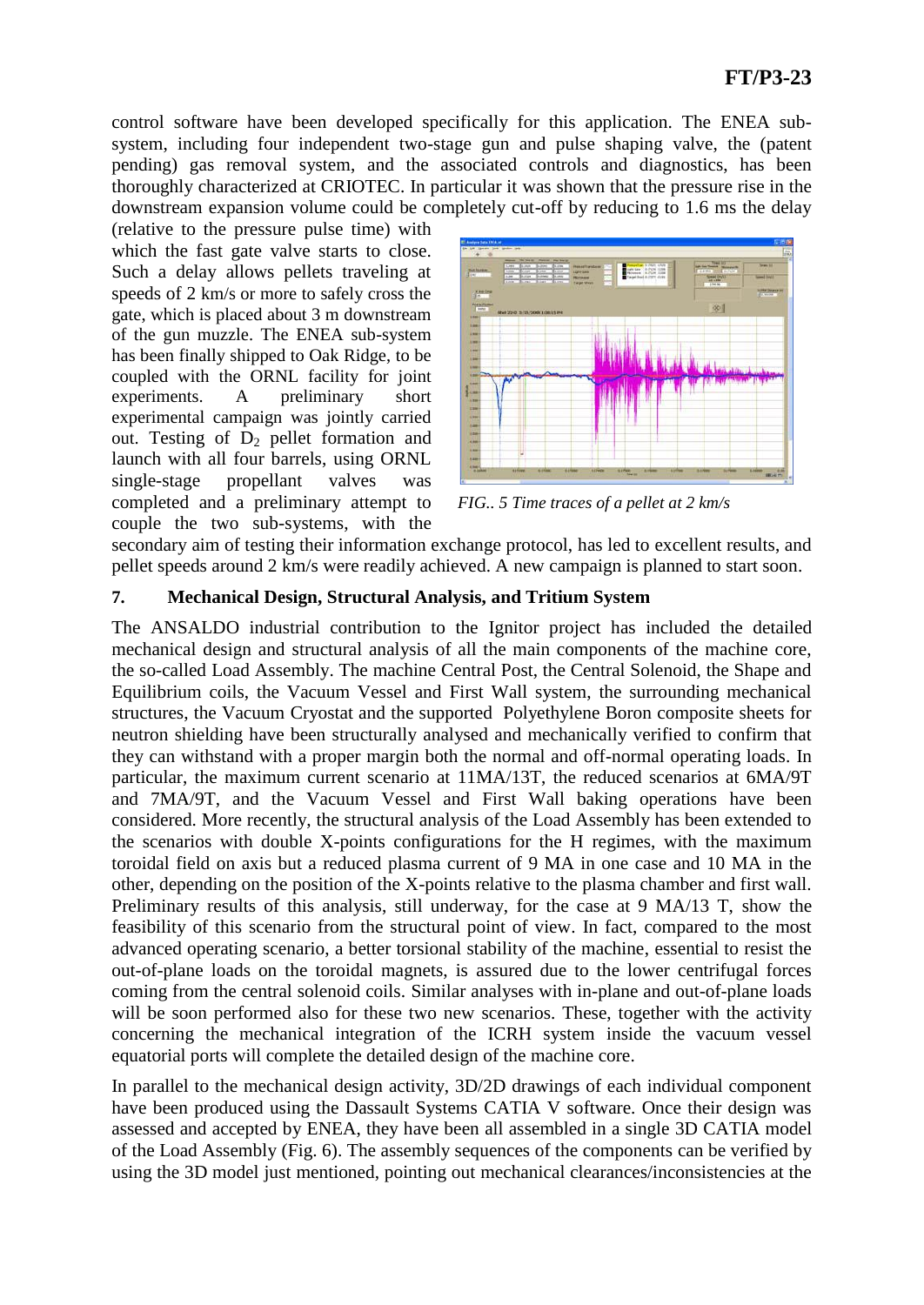interfaces between them. The model is of help in order to identify the best layout of the electric and fluidic lines and their supports on the Load Assembly, as well as that of the electromagnetic diagnostics. The design of the in-vessel Remote Handling System is verified by simulating, with virtual reality techniques, the remote maintenance of the first wall tile carriers, of the ICRH and Faraday Shields components, and of the machine diagnostics. The feasibility of the design/assembly/in-vessel remote handling operations of the machine has thus been demonstrated.



*FIG. 6 3D model of the Ignitor Load Assembly*

To complete the mechanical design, the analysis of the stresses produced by the out-of-plane loads has also been performed at significant times for all the operating scenarios in normal conditions and during the worst expected vertical plasma disruption events (VDE), at the end of the toroidal field coil flat-top. The non linear analysis takes into account both in-plane and out-of-plane loads. The finite element model set-up now is completely 3D and includes a full 30° machine sector (Fig.7), as the out-of-plane loads during VDE's are not symmetrical relative to the equatorial plane. At 11 MA/13 T, the analysis shows that the assumed friction coefficient on the wedging surfaces during normal operating conditions is adequate to assure the structural stability of the Load Assembly. Furthermore, once unloaded, the structure comes back without any permanent distortion. The safety factors of averaged shear stresses against the insulation shear rupture strength is always greater than 3 at the beginning of life, while it is reduced to about 2 at the end of life because of the degradation of mechanical properties due to the neutron irradiation. The plasma vertical disruptions (VDE) cause the largest out-of-plane loads, the moment around the machine axis being 1.4 to 2.5 times higher than in normal operating conditions. The safety factors of the interlaminar shear stresses on